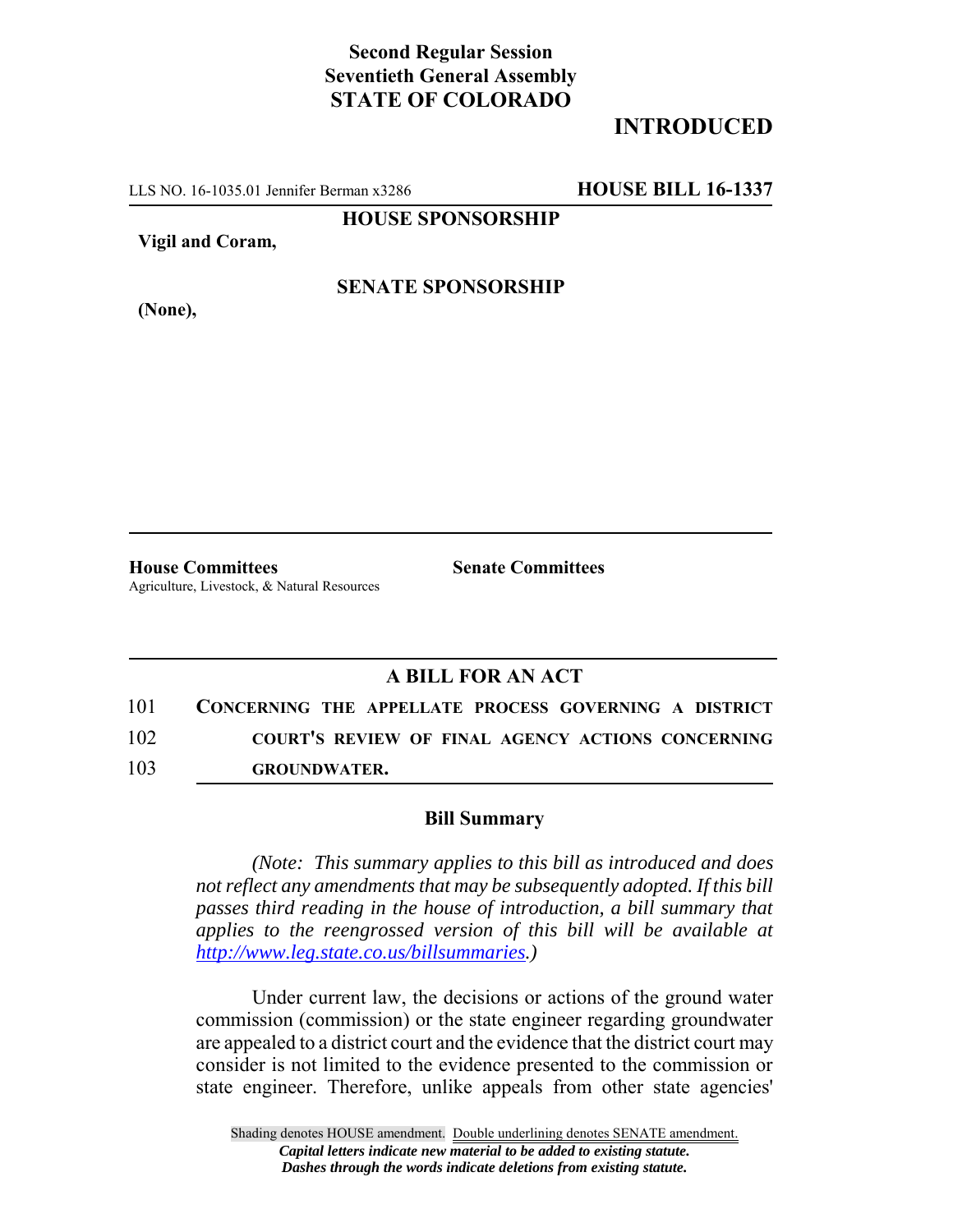decisions or actions under the "State Administrative Procedure Act", a party appealing a decision or action of the commission or state engineer may present new evidence on appeal that was never considered by the commission or state engineer.

The bill limits the evidence that a district court may consider when reviewing a decision or action of the commission or the state engineer on appeal to the evidence presented to the commission or the state engineer.

*Be it enacted by the General Assembly of the State of Colorado:*

 **SECTION 1.** In Colorado Revised Statutes, 37-90-115, **amend** (1) (b) (III) as follows:

 **37-90-115. Judicial review of actions of the ground water commission or the state engineer.** (1) (b) (III) Proceedings upon appeal shall be de novo; except that evidence taken in any administrative proceeding appealed from may be considered as original evidence, subject to legal objection, as if said evidence were originally offered in 9 such district court. A DISTRICT COURT SHALL REVIEW THE COMMISSION'S OR THE STATE ENGINEER'S DECISION OR ACTION DE NOVO, CONSIDERING ONLY EVIDENCE THAT WAS TAKEN IN THE ADMINISTRATIVE PROCEEDING APPEALED FROM AND INCLUDED IN THE RECORD. IF THE DISTRICT COURT DETERMINES THAT EVIDENCE WAS WRONGLY EXCLUDED, IT SHALL REMAND THE MATTER TO THE COMMISSION OR STATE ENGINEER.

 **SECTION 2. Act subject to petition - effective date - applicability.** (1) This act takes effect at 12:01 a.m. on the day following the expiration of the ninety-day period after final adjournment of the general assembly (August 10, 2016, if adjournment sine die is on May 11, 2016); except that, if a referendum petition is filed pursuant to section 1 (3) of article V of the state constitution against this act or an item, section, or part of this act within such period, then the act, item, section, or part will not take effect unless approved by the people at the general election